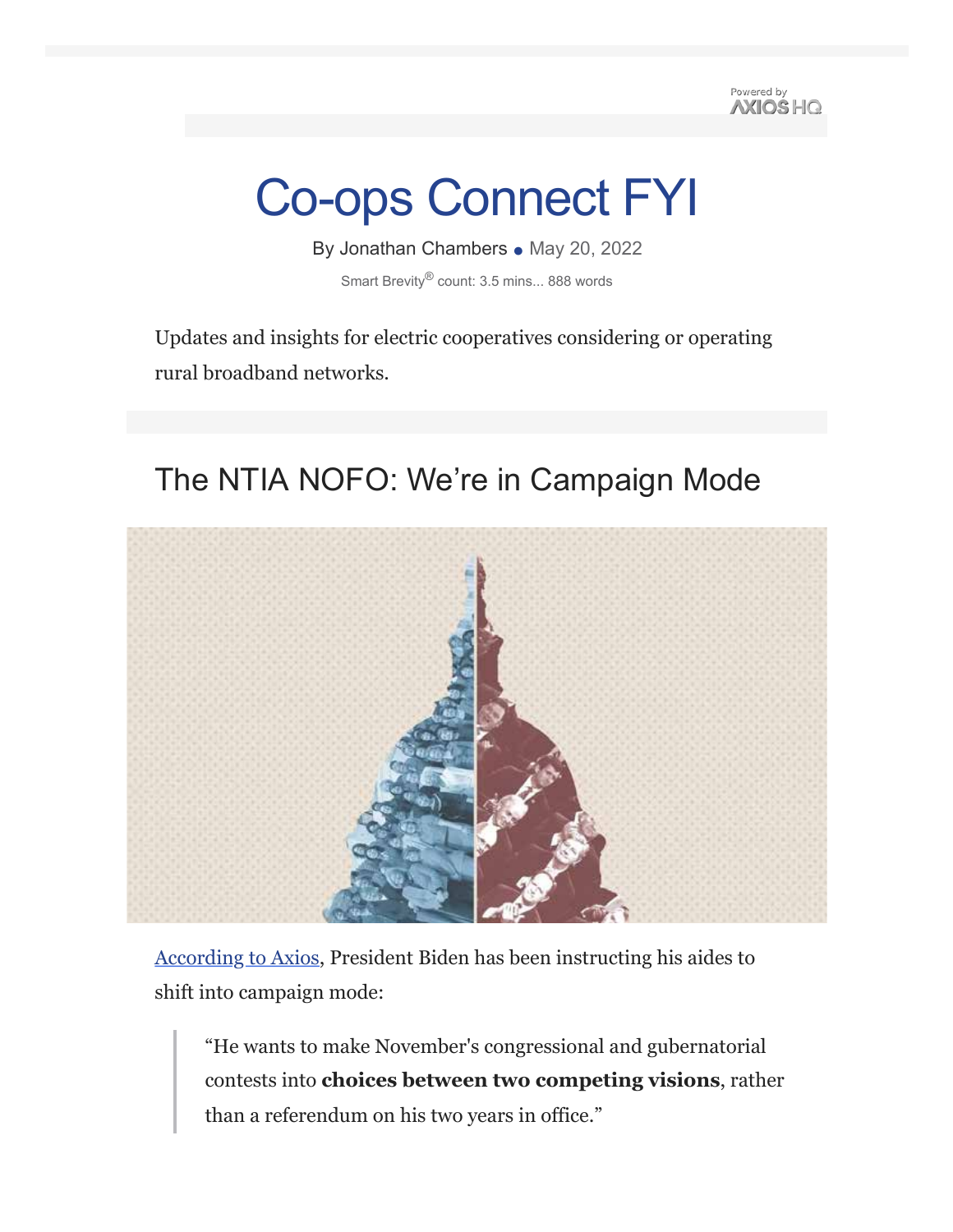That's the prism through which you can view the NTIA's release last week of the Notice of Funding Opportunity (NOFO) for broadband infrastructure. It is more of a political document than a broadband plan.

#### **What they're saying:**

Immediately upon the release of the NOFO, Washington lobbyists gushed.

**"A historic day for FBA**,**"** according to the Fiber Broadband Association (FBA).

**"A tsunami of funding,"** promoted another.

If you want a less frothy, more seasoned perspective, follow Doug Dawson's Pots and Pans blog. I recommend his full blog post on the topic, but I'll quote a few of his comments here:

**"These are going to be the most complicated broadband grants ever."**

**"The grants add a lot of cost to the projects."**

**"The grants are clearly stacked against new ISPs."**

**"This is going to overwhelm state broadband offices."**

**The big picture:** Doug's observations are, as usual, clear-eyed about the road ahead.

## The Basics of the NOFO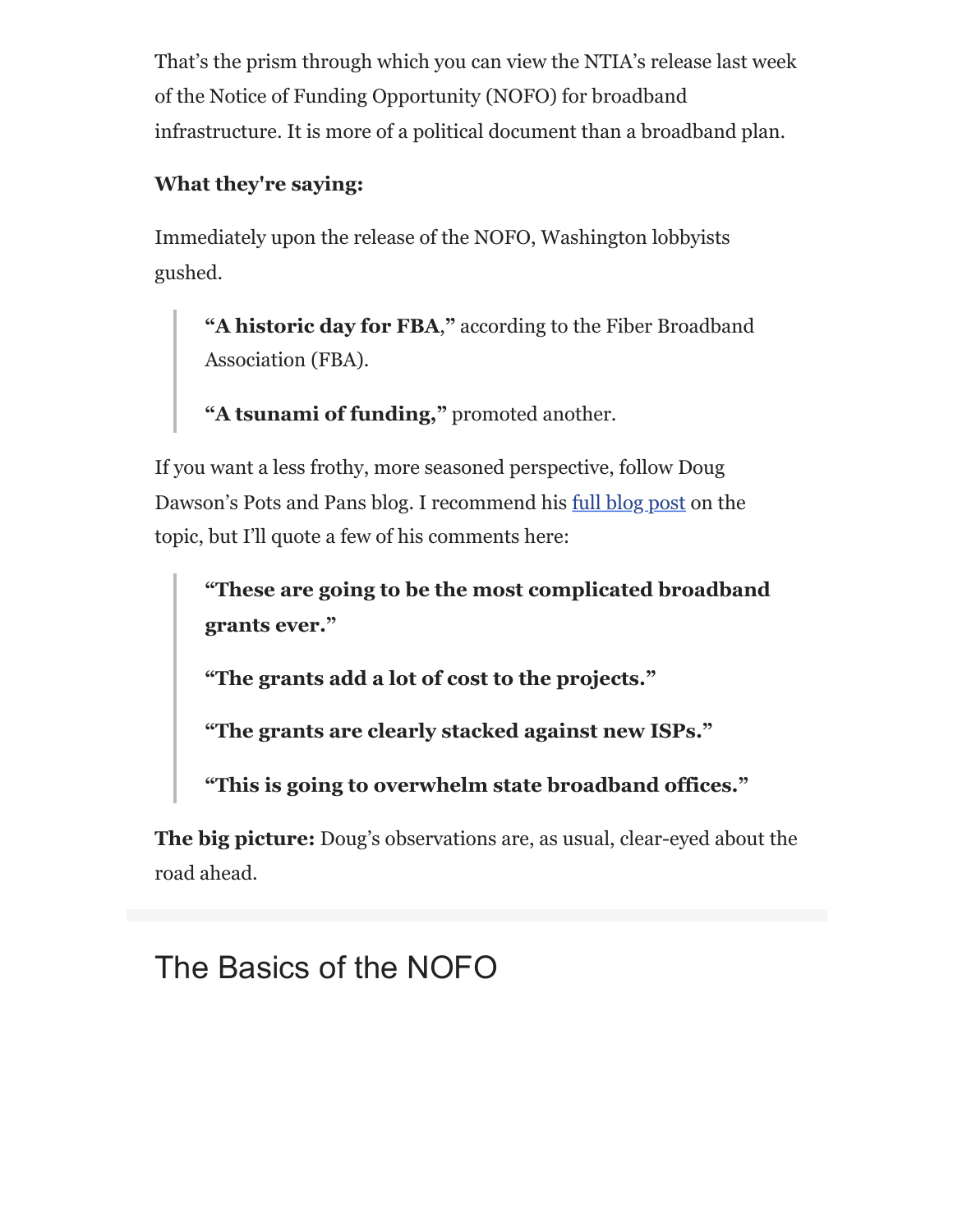

#### **Go deeper:**

#### Doug points to **novel requirements of the program:**

- 1. A cybersecurity plan
- 2. A climate resiliency plan
- 3. A supply chain risk management plan
- 4. A middle-class affordability plan
- 5. A project workforce continuity plan for those not using union labor

**But that's not all.** Some of the additional costs imposed by NTIA include:

- 1. Environmental and historical preservation survey
- 2. Prevailing wage requirements
- 3. Bank letters of credit
- 4. Participation in workforce training and apprenticeship programs
- 5. New and more restrictive Buy America requirements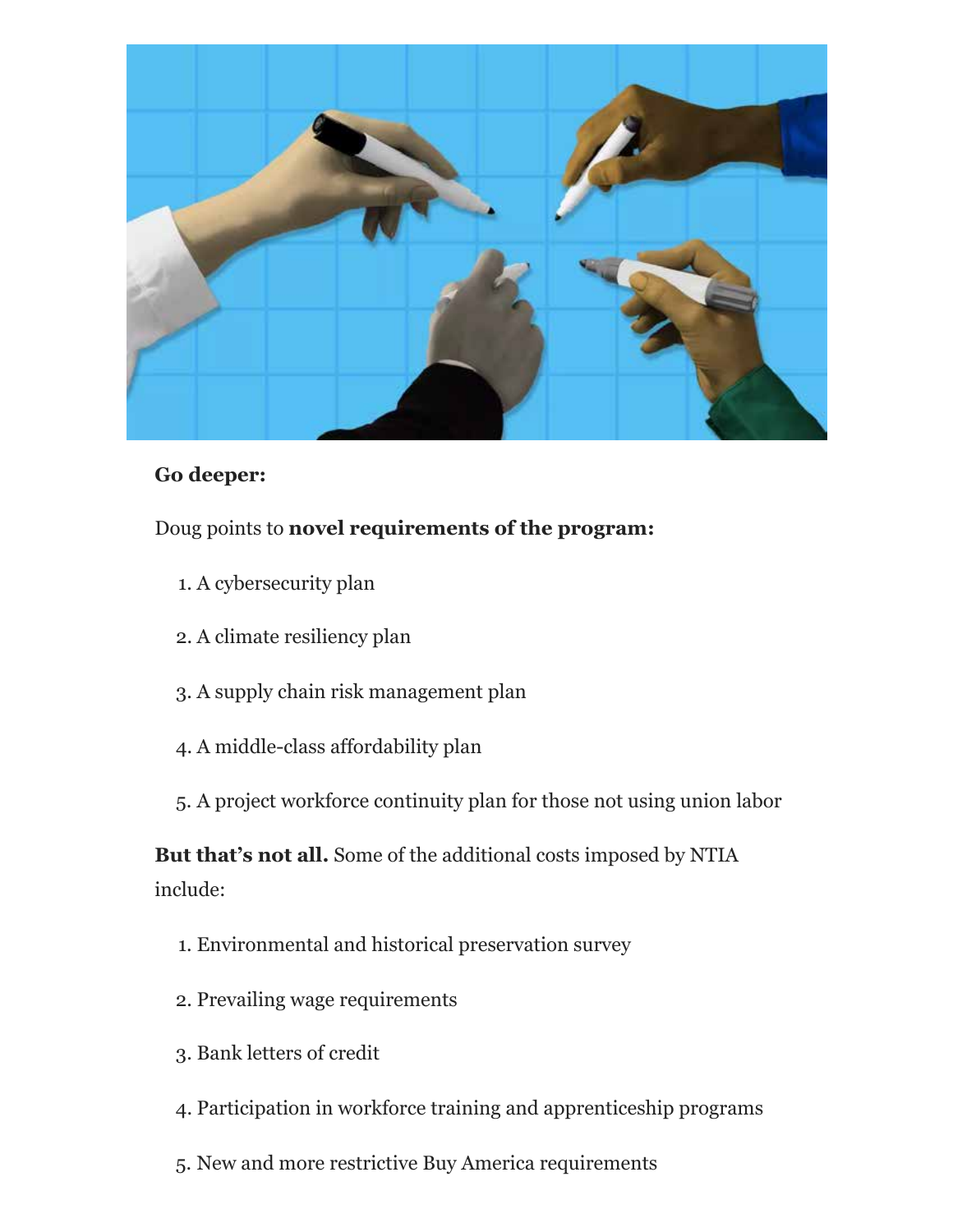#### **What's next:**

Over the coming weeks and months, **I'll unpack the NOFO.**

**I should say, "weeks, months,** *and years"* because if you are going to be dependent on public funding for broadband in an unserved rural area, pull up a chair. *It's going to be a while.*

# Patience, Not Exuberance, is a Better **Watchword**



#### **What do I mean by a political document?**

The NOFO is so filled with provisions extraneous to constructing and operating broadband networks that you might think that NTIA is unserious about rural broadband.

**Make no mistake.** This is a serious document, a serious statement about campaign politics.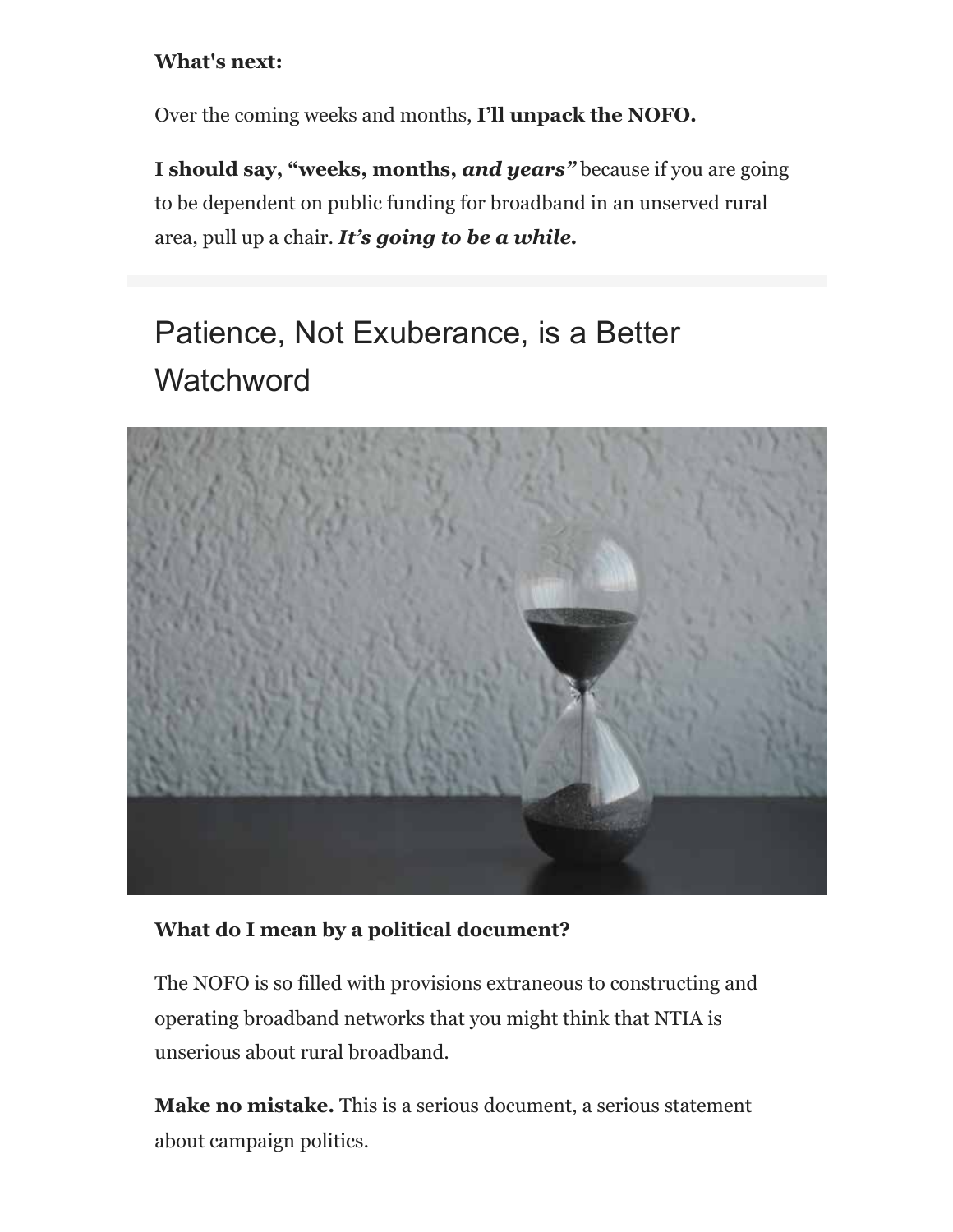Whether you agree or disagree with any of the specific policies, the **program regulations will drive up cost of building fiber networks** in rural areas.

#### **And not by a small amount.**

- Inflation has already driven up the cost this year.
- The NTIA requirements will likely **increase the cost by 25-50 percent**.

**The bottom line:** In some places, a project that needed public funding **may no longer be feasible even with public funding.**

#### **Go deeper:**

One could **make a valid case about the importance of environmental review** of the sort required here and in the ReConnect program.

- **The most environmentally sound approach** to building broadband networks is to put fiber on existing electric infrastructure.
- **Yes, but:** Environmental reviews under the ReConnect program have stalled and killed electric co-op fiber projects.

One could **be fully supportive of Buy America provisions** as important to the U.S. manufacturing base.

- Many of our projects use RUS loans, which require compliance with traditional Buy America provisions.
- Our construction projects require over 1,000 miles a week of steel strand, fiber cable, connectivity equipment, and other materials.
- In my conversations with materials vendors, **none of them think they can comply** with the *new* Buy America provisions and will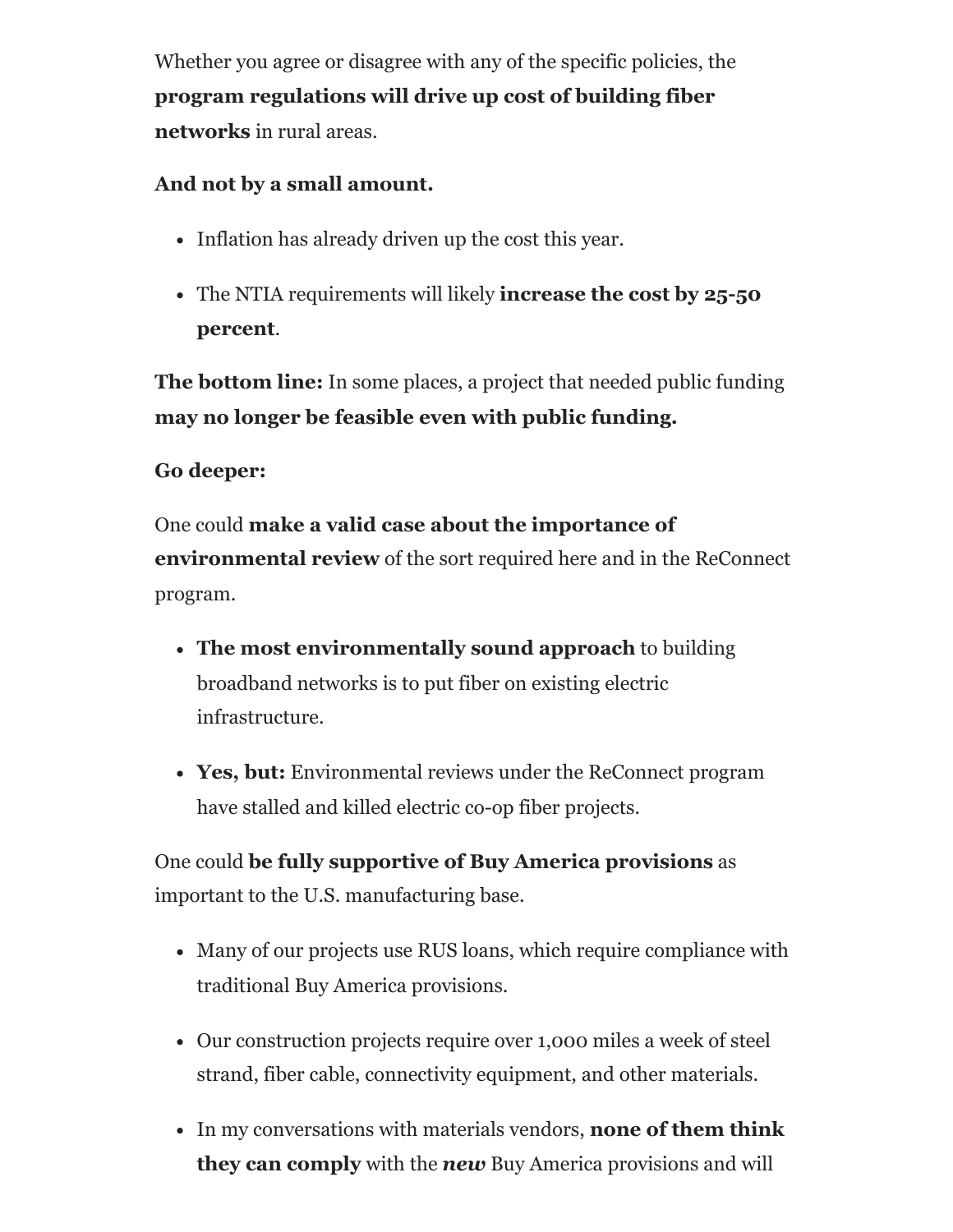need to seek waivers.

You might expect that waivers will be forthcoming, but that creates uncertainty and raises the prospect that the supply chain for broadband networks will be further disrupted.

One might **expect pro-union provisions** from a pro-union President.

- But over half the states on the country have passed right-to-work laws.
- Prevailing wage provisions and other labor provisions in the NOFO **are more political than practical.**



*Red states above are right-to-work states.*

# Further Dividing the Country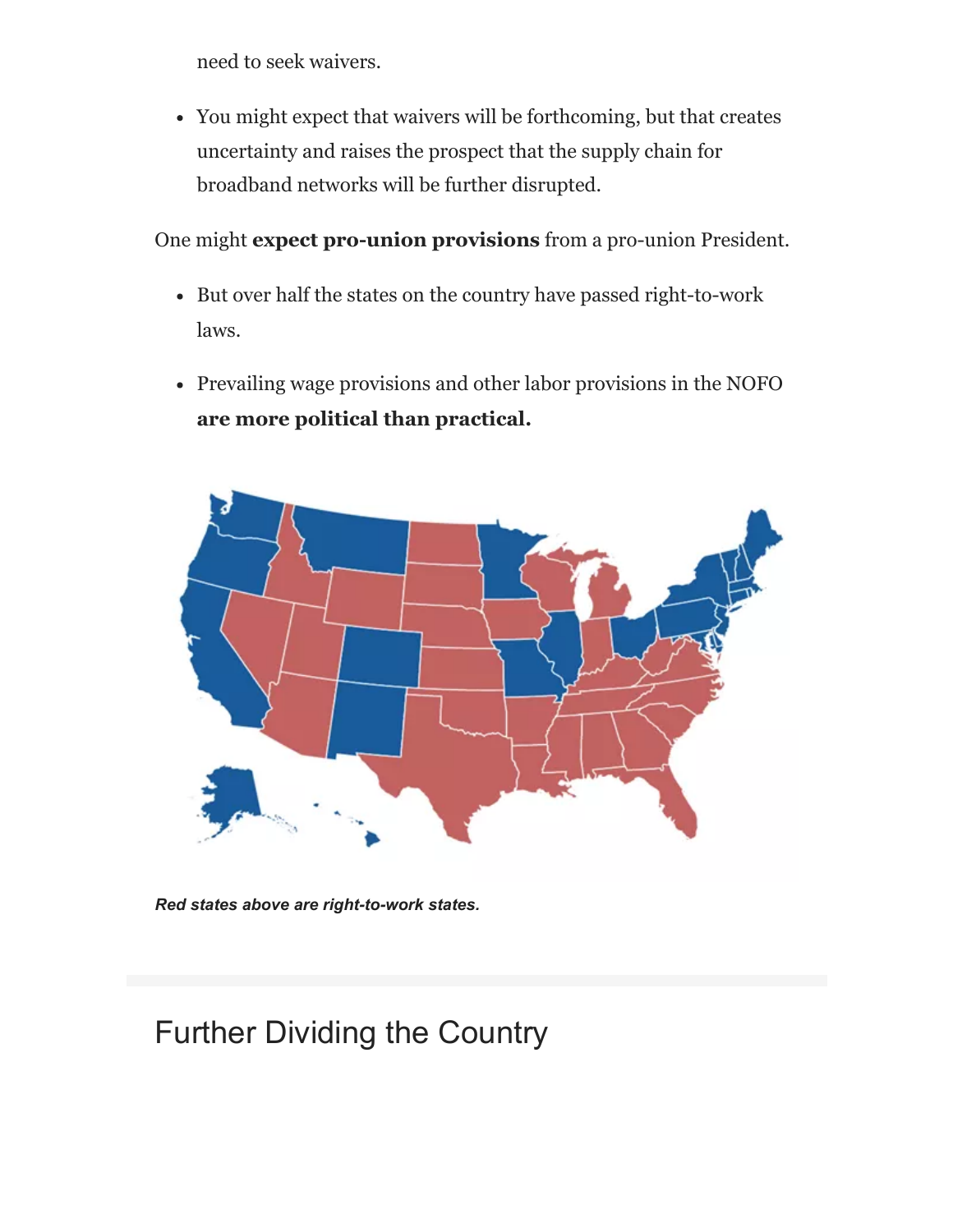

**I recall a conversation** I had about rural broadband with a senior White House official. This person knows that I'm a Republican, and said:

#### **"We're Democrats. They [rural Americans] are not our people."**

**Who then**, is the Biden Administration playing to when it comes to rural broadband? **That is what the NOFO makes clear.**

- 1. **Labor**
- 2. **Environmentalists**
- 3. **The middle class**

#### **Why it matters:**

**Remember, states are the applicants** for the \$42.45 billion BEAD program.

- States are the ones that must prepare a broadband plan that comports with the NTIA NOFO.
- State procurement laws, state right-to-work laws, and state broadband laws will conflict with the NOFO.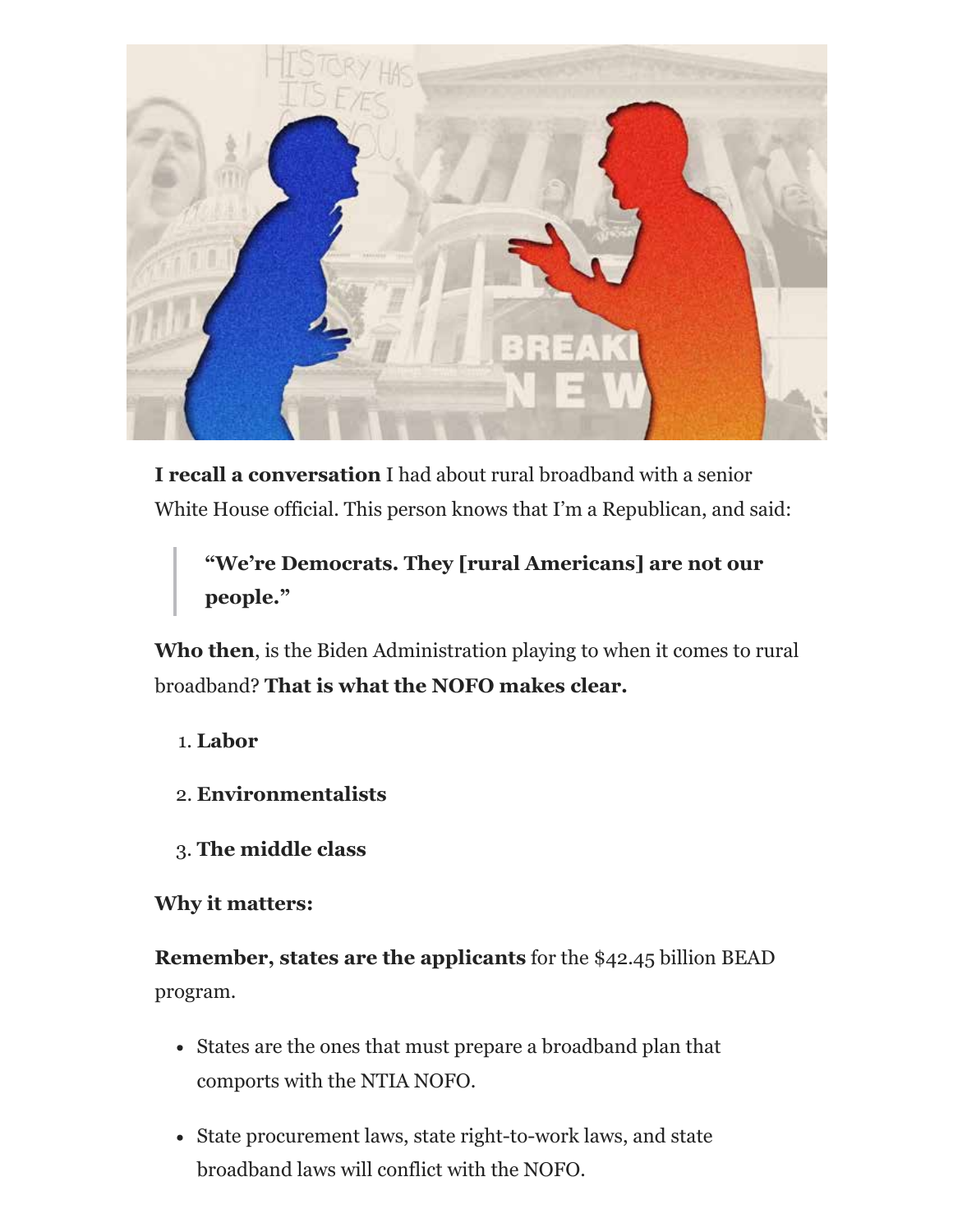#### **The bottom line:**

**State broadband offices will be put in the middle** of an argument between the Biden Administration and Republican governors.

# The Big Picture



#### **My point is simply this:**

Since 2010, the federal government has spent nearly \$100 billion on rural broadband, **and the effort has been an abject failure**.

- Congress has now appropriated another \$42.45 billion **for states to implement rural broadband.**
- It is not tautological that rural broadband should be the primary goal.
- The social good of the secondary objectives of various policies is debatable.